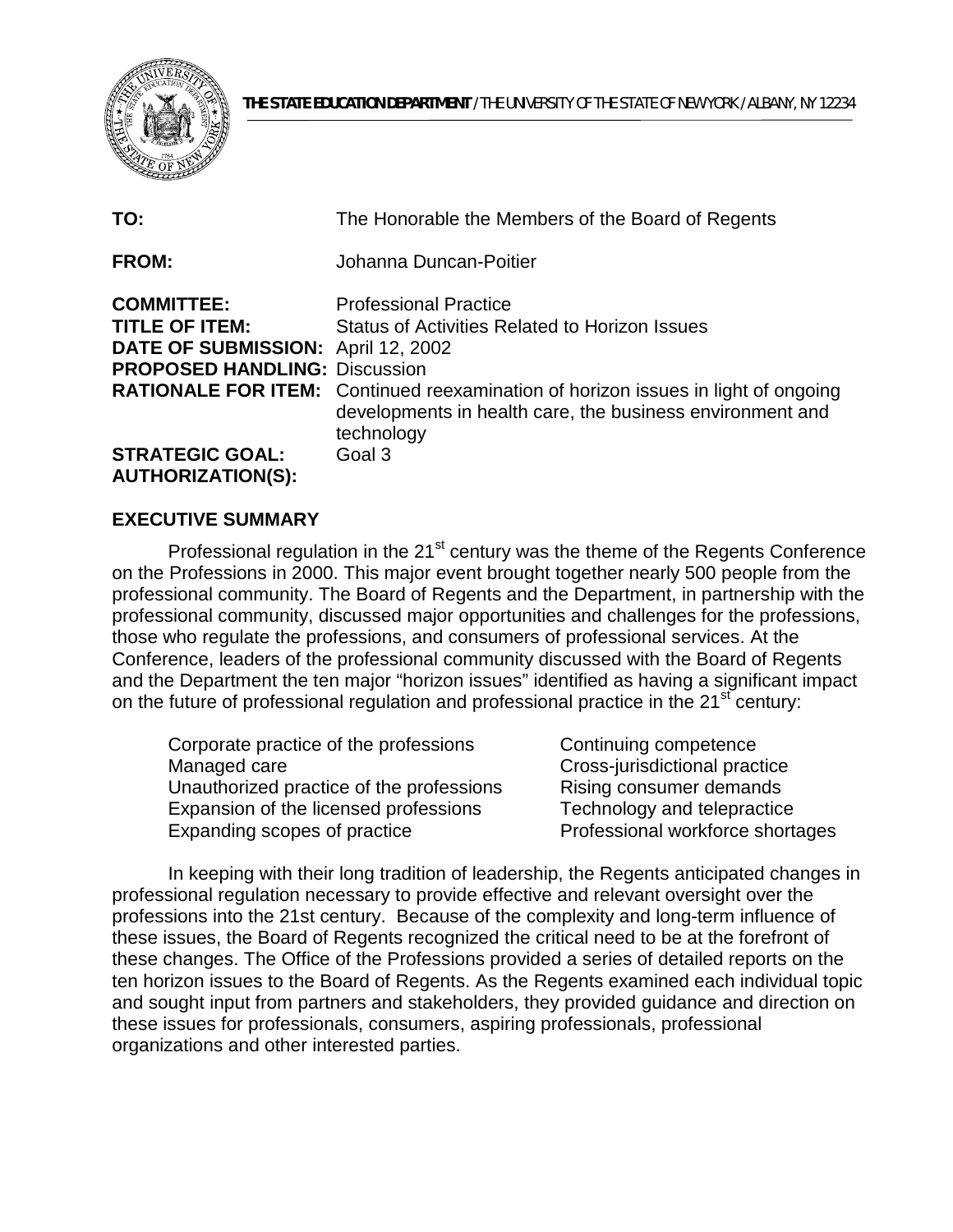recent developments in each of these areas. Several creative and innovative This report briefly describes the horizon issues and highlights a few examples of advancements have resulted from the Regents focus on these key issues over the last five years. Future discussions of the Professional Practice Committee (PPC) will include a more detailed description of what has occurred since we last reported on these issues.

#### **HORIZON ISSUES**

#### **Corporate Practice of the Professions and Managed Care**

Professional services can only be offered by a licensed person or an organization otherwise authorized by law (generally, professional corporations or partnerships comprised of licensees). Many business corporations, however, are endeavoring to offer professional services because of the profitable advantages inherent in the licensed professions client base. Because of this interest, corporate practice challenges us to examine the growth of new forms of business practice that may arguably provide greater access and economies of scale to professional services while ensuring that the professional judgment of the licensees remains independent. Large corporations like American Express, Wal-Mart, commercial banks and many others, for example, are very interested in providing professional services. The New York State Legislature, however, has remained committed to the statutory prohibition against the practice of the professions by business corporations, except when certain types of corporations are explicitly exempted or authorized to deliver professional services, such as optometry or pharmacy retail establishments. Together, this prohibition and the measured exceptions balance the need to enhance access to affordable professional services while ensuring that professionals exercise independent judgment free from the influence of a business corporation.

Managed care, which is authorized under the Public Health Law and regulated by the Department of Health, is similar to corporate practice of the professions in that it can affect the delivery of health care, and, therefore, affect how professionals provide services. Both business corporations and managed care organizations seek to link professional practice with related but non-professional services. While this model may modify the role of the independent practitioner, as compared to practice as a single practitioner or a professional corporation, the public does have some protection when exceptions to the general prohibition against professional practice by corporations - like managed care - are subject to sound oversight. Each profession faces unique challenges as it grapples with the various possibilities associated with corporate practice and managed care.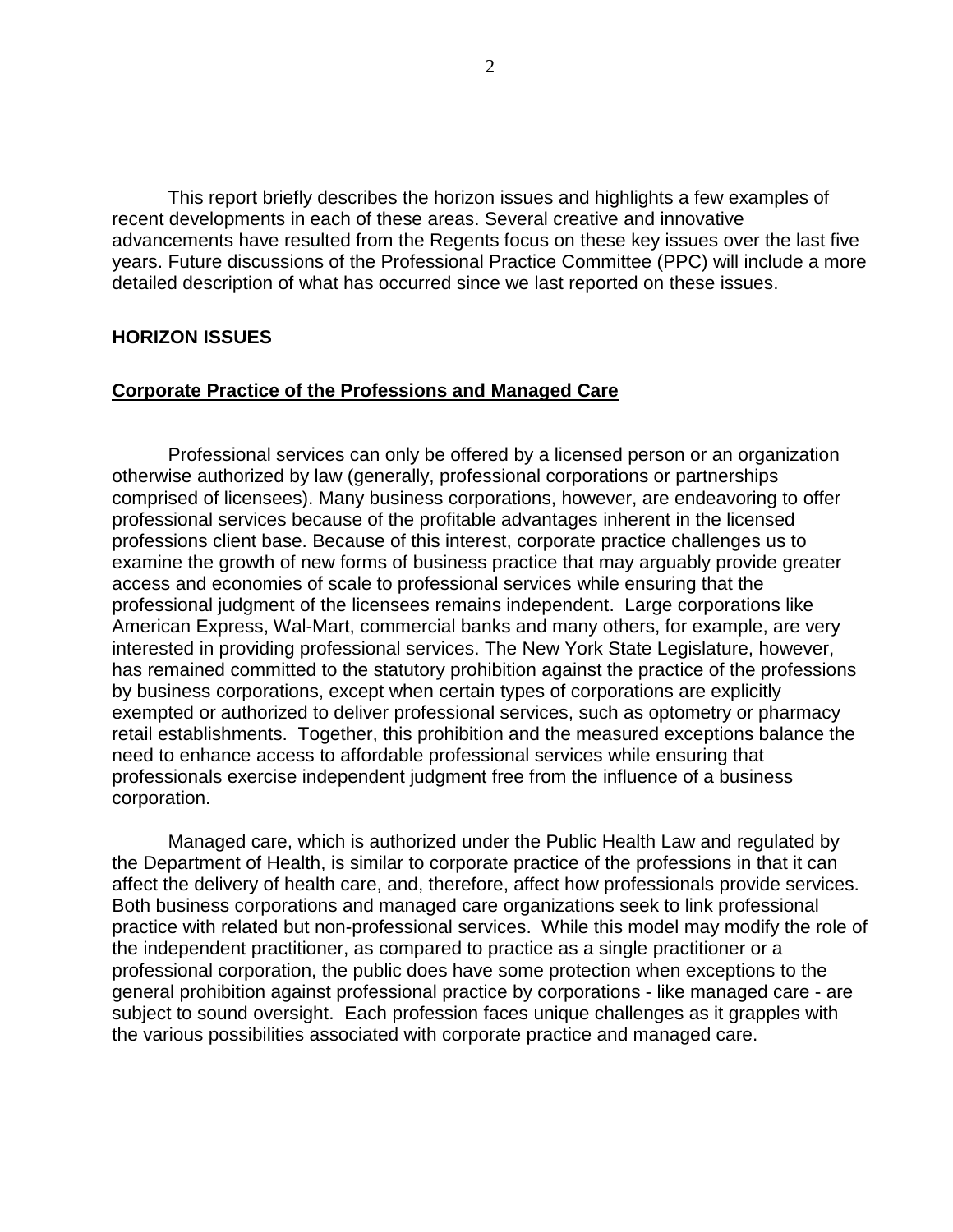In December 1998, the Board of Regents reaffirmed its commitment to the principle of professional independence when it adopted a formal *Resolution on Corporate Practice of the Professions by Unlicensed or Unauthorized Entities.* The resolution states that the Board of Regents opposes any form of business relationship that affects a licensee's ability to exercise professional judgment when providing professional services. The Regents and the State Education Department continue to engage partners and stakeholders to ensure a clear understanding of what is needed to protect the public's interests.

## *Examples of Recent Developments Related to Corporate Practice and Managed Care*

- $\triangleright$  The Department proposed an expanded scope of practice to include all professional services rendered by a Certified Public Accountant (CPA) or Public Accountant (PA), making these professionals accountable for all services they provide. The recent Enron/Arthur Andersen debacle has demonstrated the wisdom of the Regents unwavering support of high standards and accountability.
- $\triangleright$  Chiropractic practice alerts were developed to provide information on interdisciplinary practice structures in which physicians may employ chiropractors. The practice alerts will help over 6,100 licensed chiropractors differentiate between acceptable structures and unlawful business arrangements.
- **Example 1** In support of the *Regents Resolution on Corporate Practice*, numerous State Boards have been discussing concerns about the impact of managed care and corporate practice that may curtail clinically warranted health care. The Department supports managed care as long as it does not interfere with professional decisions or restrict the provision of necessary health care services. In those instances in which such interference is occurring, we are addressing noncompliance.

## **Unlicensed Practice of the Professions**

The illegal practice of a profession involves any person or entity who practices one of the licensed professions without a license authorizing him/her to practice, and/or who falsely represents himself/herself as authorized to practice such a profession. Unlicensed practice of the professions occurs when an unlicensed person performs a function limited by Education Law to a licensed professional. The public is endangered whenever unlicensed individuals illegally perform professional services that the law restricts to licensed professionals. The patient who is ill or injured in a hospital relies totally upon the professional care, observation, assessment, and experience of primary caregivers. Those primary caregivers need to be licensed health care professionals, who are qualified to practice their professions in New York State. Similarly, clients rely on the training,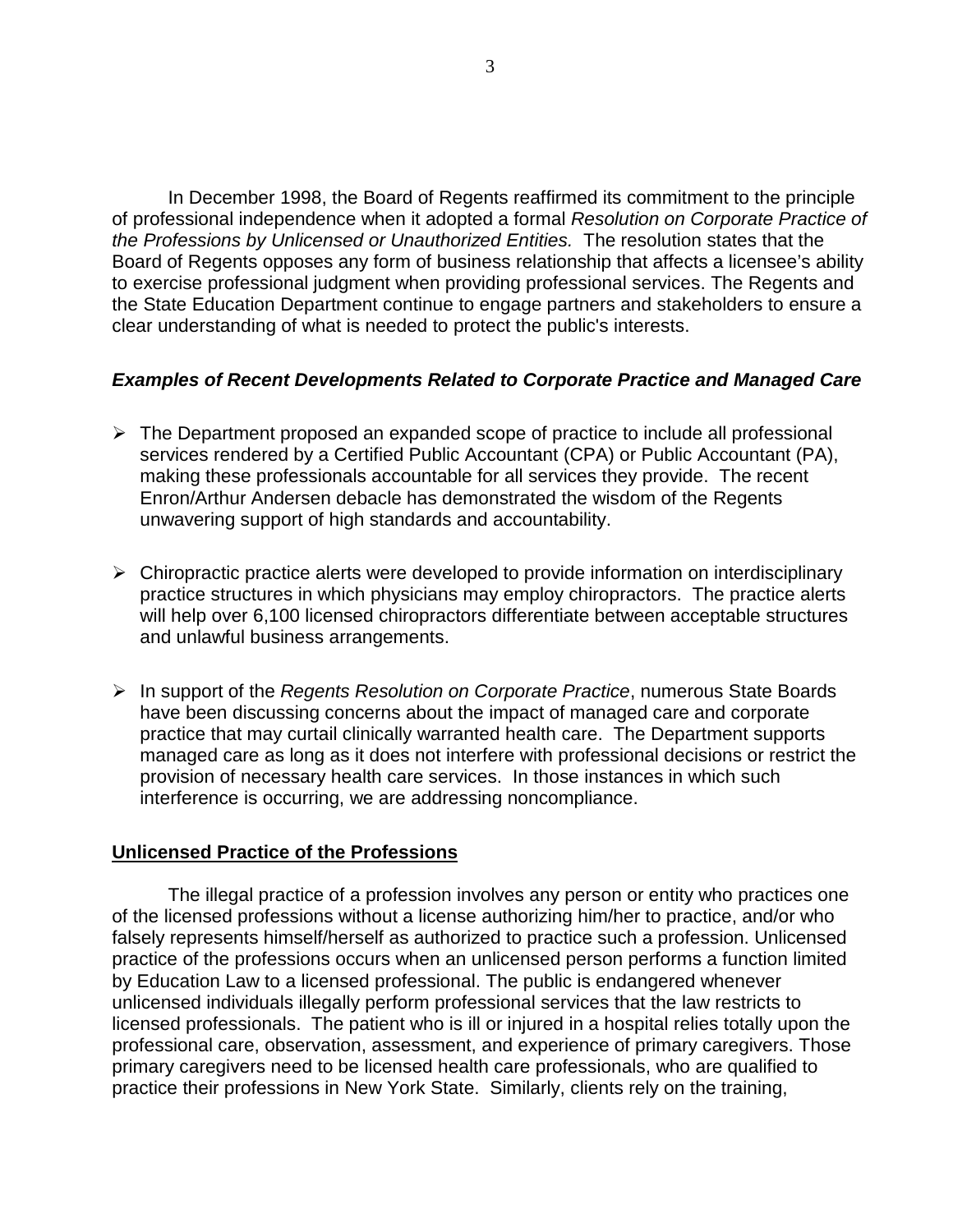experience, and skill of licensed business and design professionals who are accountable for the services they provide to the public.

The Office of the Professions receives numerous inquiries on over 500 complaints regarding the use of unlicensed individuals to perform tasks and provide services reserved for licensed professionals. As a greater number of organizations seek to become more efficient, and conform to various pressures to reduce costs, it is essential that public protection not be sacrificed for "bottom line" results.

# *Examples of Recent Developments Related to Unlicensed Practice*

- working as a physician at the site of the World Trade Center attacks. The Office of the  $\triangleright$  The Office of the Professions continues to work with the Attorney General's Office to combat illegal practice of the professions. In a recent case, the Office of the Professions assisted the Office of the Attorney General in the arrest of an unlicensed individual Professions has also established active partnerships with several other organizations including:
	- the Federal Bureau of Investigation (FBI) and the Food and Drug Administration (FDA) to curtail the illegal movement of counterfeit and contaminated drugs and keep them from being distributed to the public;
	- various New York State agencies and District Attorney offices to combat insurance fraud in the health care professions; and
	- the New York City Building Department to uncover illegal practice in the design professions.
- $\triangleright$  The Office of the Professions' web site now features reports of compliance agreements (cease and desist) reached in cases of alleged illegal practice of the professions. This information enhances efforts to inform the public and professionals *and* shows that subsequent action will be taken against the illegal practice of the professions by unlicensed people.
- $\triangleright$  Newly enacted laws reinforce the requirement that only licensed professionals can provide services reserved within their scopes of practice.
	- Corporations and special entities are now required to obtain a certificate of authorization prior to providing land surveying services in New York State.
	- A law enacted in 2001 allows an unlicensed person to assist a podiatrist, under the podiatrist's direct supervision, to extend the podiatrist's capacity and, thereby,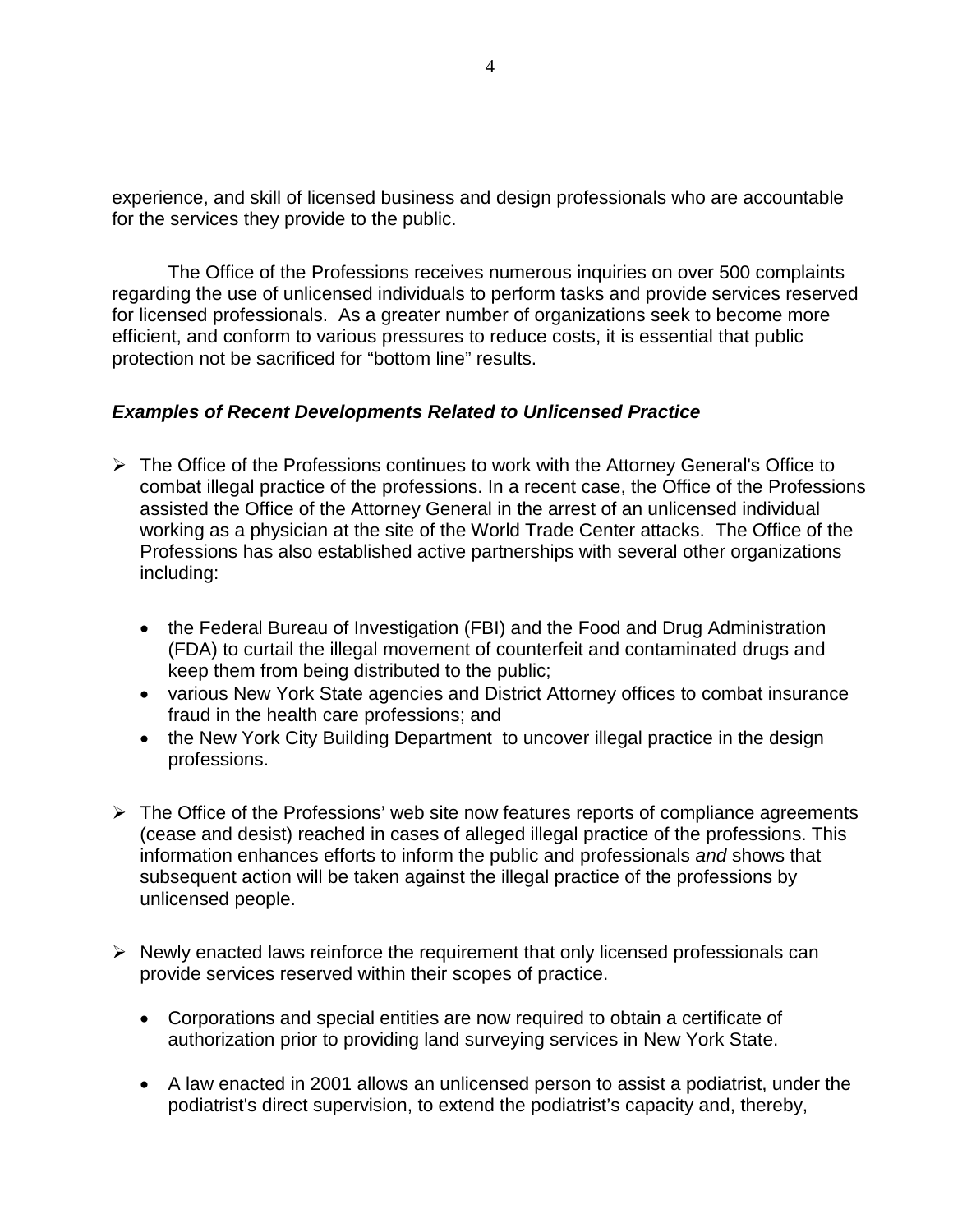contribute to the availability and accessibility of podiatric services. The unlicensed individual may not, however, "provide any service which constitutes the practice of podiatry as defined in Education Law." Supporting standards of practice and public protection are the bottom line.

### **Expansion of the Licensed Professions**

 may require a service to be regulated. Another powerful factor is that licensure may help There are a growing number of requests from groups seeking to establish new professions. At the turn of the last century there were only six professions; now there are 39 professions with 653,000 registered licensees. The reasons for this trend are varied. Some may be seeking to increase the stature of an occupation through licensure, while others may be trying to draw a clearer distinction between those trained to offer competent services and those who are not. For others, there may be real public protection issues that practitioners qualify for third-party reimbursements.

The primary concern of the Regents and the Department in taking a position on new professions is whether licensure is needed to protect the public and whether the services being provided require basic qualifications and experience to ensure public safety. From a practical standpoint, a new profession's impact on Department resources - start-up costs and ongoing support - must also be considered in relation to the potential number of licensees.

## *Examples of Recent Developments Related to Expansion of the Licensed Professions*

- $\triangleright$  After several years of proposals and negotiations with a variety of stakeholders, in December 2001, New York established the profession of medical physics and placed it under the jurisdiction of the Regents. Nominations for appointments to the State Board are being solicited and potential members are being interviewed.
- $\triangleright$  Recent legislative proposals have sought licensure for home inspectors, geologists, and genetic counselors. The Office of the Professions is carefully weighing the need for these proposed new professions so we may respond to the Legislature's request for our input.
- $\triangleright$  The Office of the Professions has provided significant technical advice on proposed legislation to expand the mental health professions to include four new groups: marriage and family therapists, mental health counselors, creative arts therapists, and psychoanalysts. The bill also contemplates a protected scope of practice for psychologists. A protected scope of practice for social workers may be proposed in the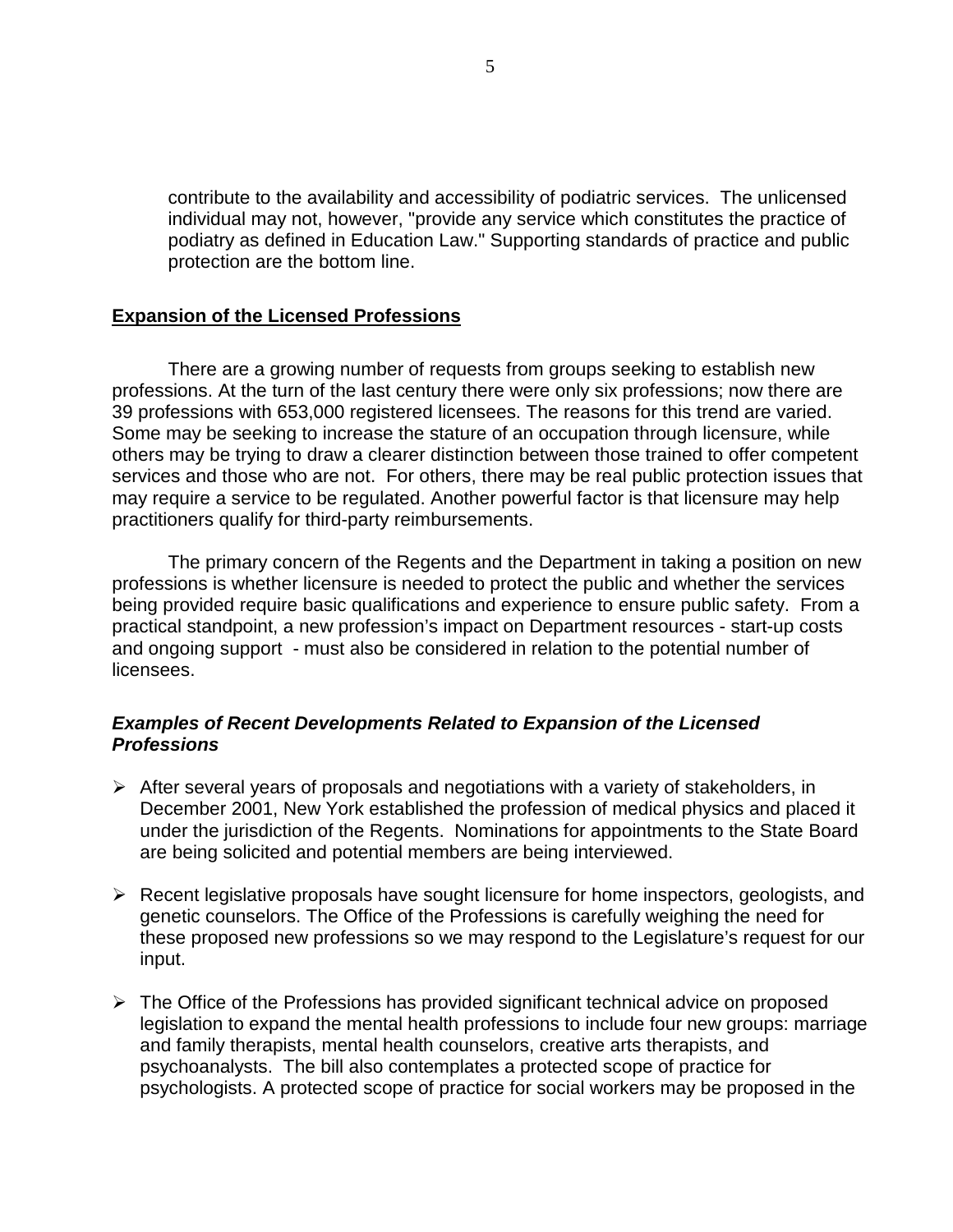near future. If enacted into law, the number of licensed and registered professionals under Title VIII of Education Law could increase from 653,000 to over 800,000, possibly even 1,000,000.

### **Expanding Scopes of Practice**

When a profession gains licensure status by inclusion in Title VIII of the Education Law, the legislation will include a definition of practice, which is commonly referred to as the "scope of practice." The scope of practice for a profession authorizes the range of services that can be provided by licensees, while determining limits on the permissible services. For example, while the scope of practice for dentistry generally reflects that a dentist can diagnose and treat conditions of the mouth, the scope limits the practice to the mouth and adjacent tissues, therefore, precluding dentists from diagnosing and treating conditions occurring in other parts of the body.

Increasingly, professionals seek to expand the range of services traditionally associated with their licenses. Changing trends, market forces, technological advancements, and other factors prompt these proposed expansions, which can result in greater opportunities for professionals to provide services and greater public access to those services.

The assessment of the proposed expansion requires a determination of whether the public will benefit through greater access, or if it will be endangered by the provision of the expanded services, perhaps by a less qualified practitioner. Critical to this assessment is the degree to which the available education and training for the professionals is sufficient to assure competence in the proposed expanded scope.

#### *Examples of Recent Developments Related to Expanding Scopes of Practice*

- $\triangleright$  The State Board for Dentistry is developing regulations to implement a new certification authorizing dental hygienists to administer nitrous oxide and infiltration anesthesia.
- $\triangleright$  The Education Department continues to support a legislative bill (first proposed by the Department in 1999) to expand the scope of practice of public accountancy to include all professional services rendered by CPAs/PAs, to enhance public protection.
- alternative modalities of treatment and restrictions on the ability of physical therapist  $\triangleright$  The State Board for Physical Therapy is developing practice guidelines to clarify the practice of physical therapy by licensed physical therapists and certified physical therapist assistants. The guidelines address the growing use of complementary and assistants to perform manipulations.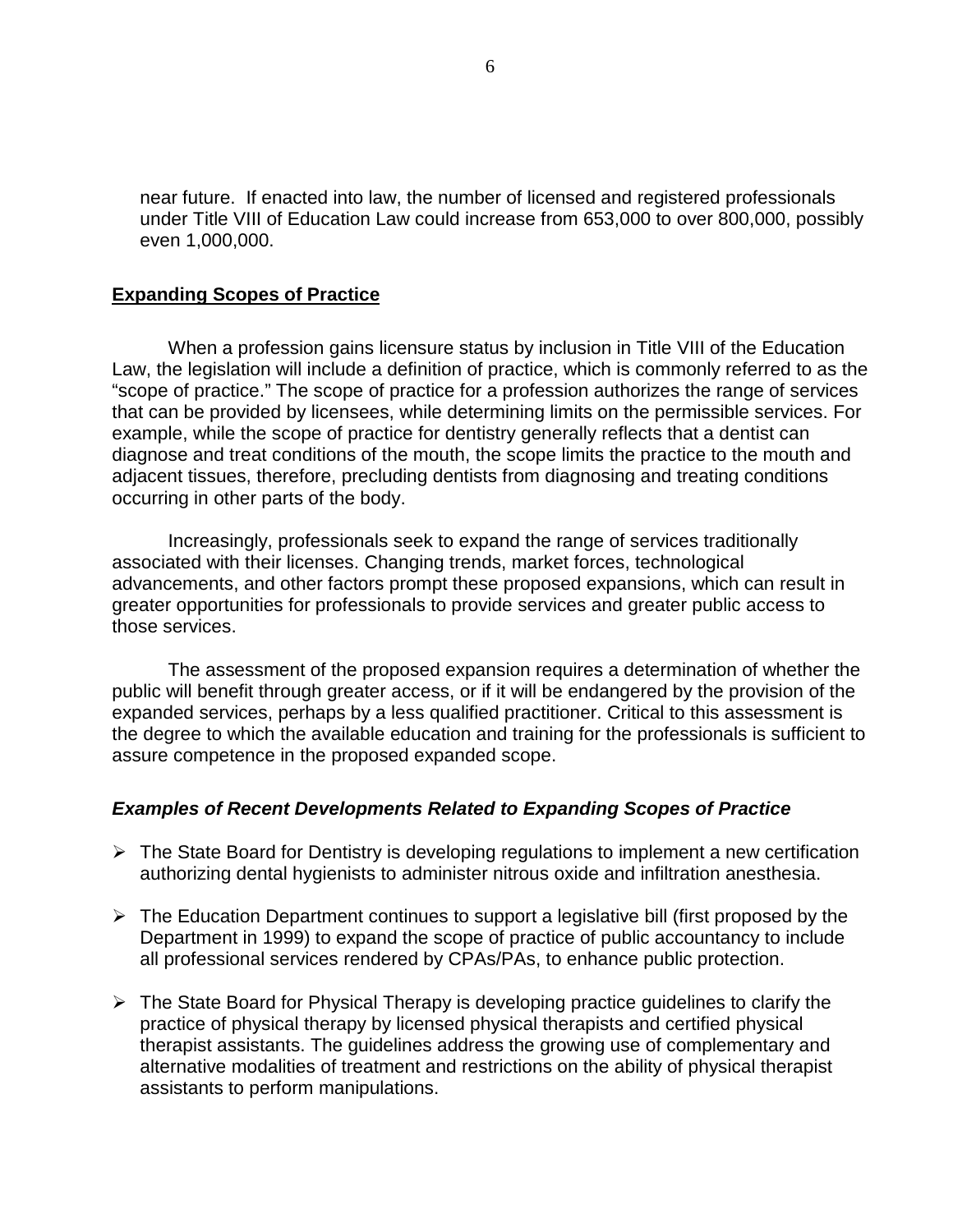#### **Continuing Competence**

 skills. In its simplest form, continuing professional competence means that a licensee: 1) is Today's professionals work in a world of evolving technologies and practice environments, expanding scopes of practice, and increased consumer expectations. Practice in this dynamic environment requires the ongoing development of knowledge and at least as qualified to practice as at the time of licensure; and 2) has kept current with developments in the profession since the time of licensure. Continuing professional competence is an important component of the public protection equation.

Approaches to continuing competence are also evolving. Several strategies have been identified to ensure continuing professional competence, including mandatory continuing education, periodic re-examination, educational outreach, peer reviews of onsite performance, and self-assessments. Licensees in 13 professions in New York State are required to complete mandatory continuing competence activities. The Board of Regents and the Education Department supplement continuing education with tools like educational outreach and self-assessments. We continue to seek promising strategies to ensure that both existing and proposed competence requirements protect the public and encourage the ongoing development of the professionals who provide vital services to New Yorkers.

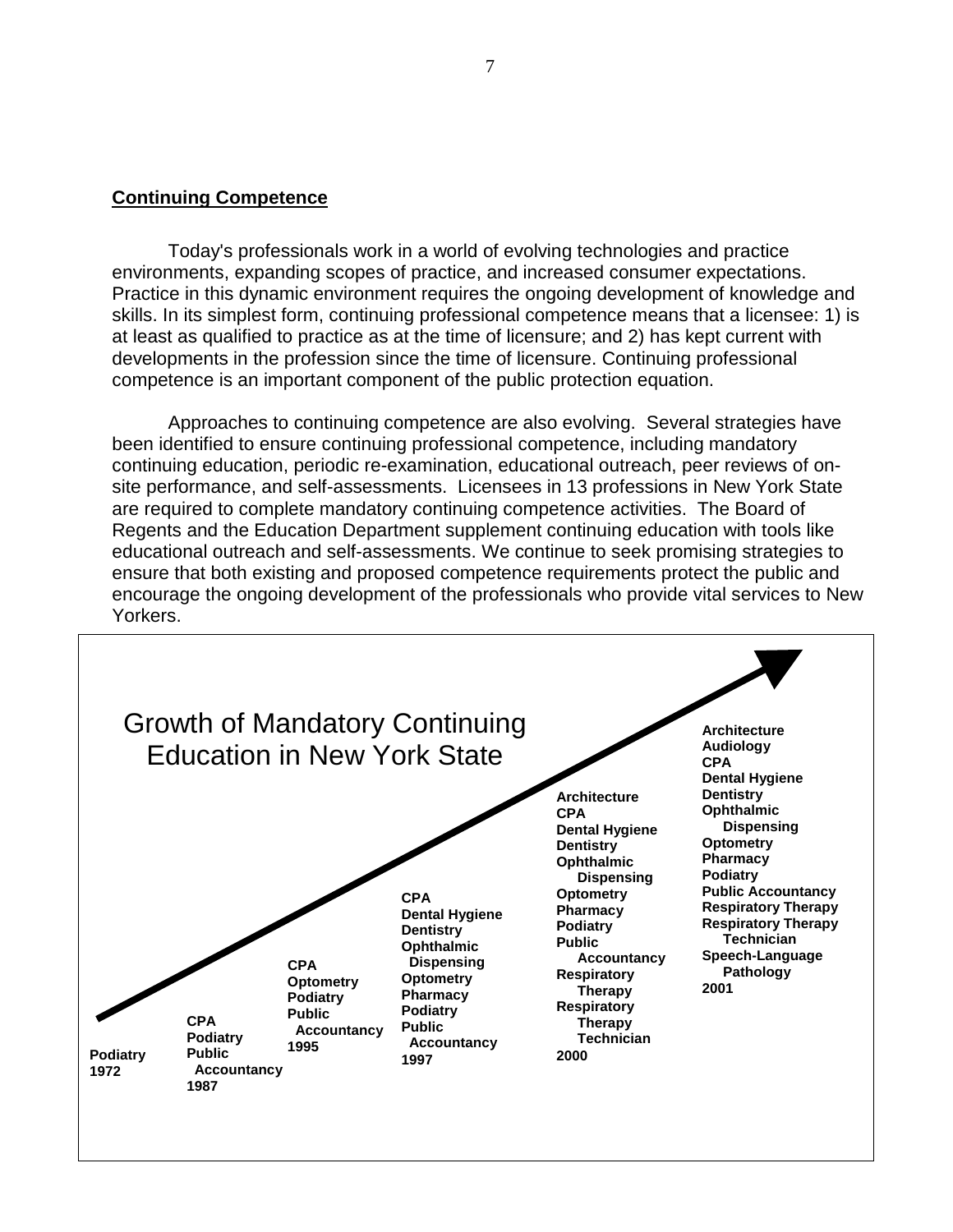## *Examples of Recent Developments Related to Continuing Competence*

- $\triangleright$  The continuing competence requirement for the professions of speech-language pathology and audiology defines a flexible approach that encourages professionals to take an active role in defining their development needs, helping to shape an experience that is educational and relevant.
- other avenues. In 2001, the Office of the Professions made more than **5.1 million**   $\triangleright$  Consistent with the Department's focus on winning compliance from licensed professionals, OP provides important information to professionals on general policy issues, practice advisories on specific professional practice issues, and routine practice alerts through publications, direct mailings, consumer materials, on the web and through **contacts** with its customers: consumers, applicants for licensure, licensed professionals, professional organizations, students, educators, and others.



 $\triangleright$  The Office of the Professions' web site now features self-assessment tools for physical therapists and podiatrists. These easy-to-use tools enable professionals to measure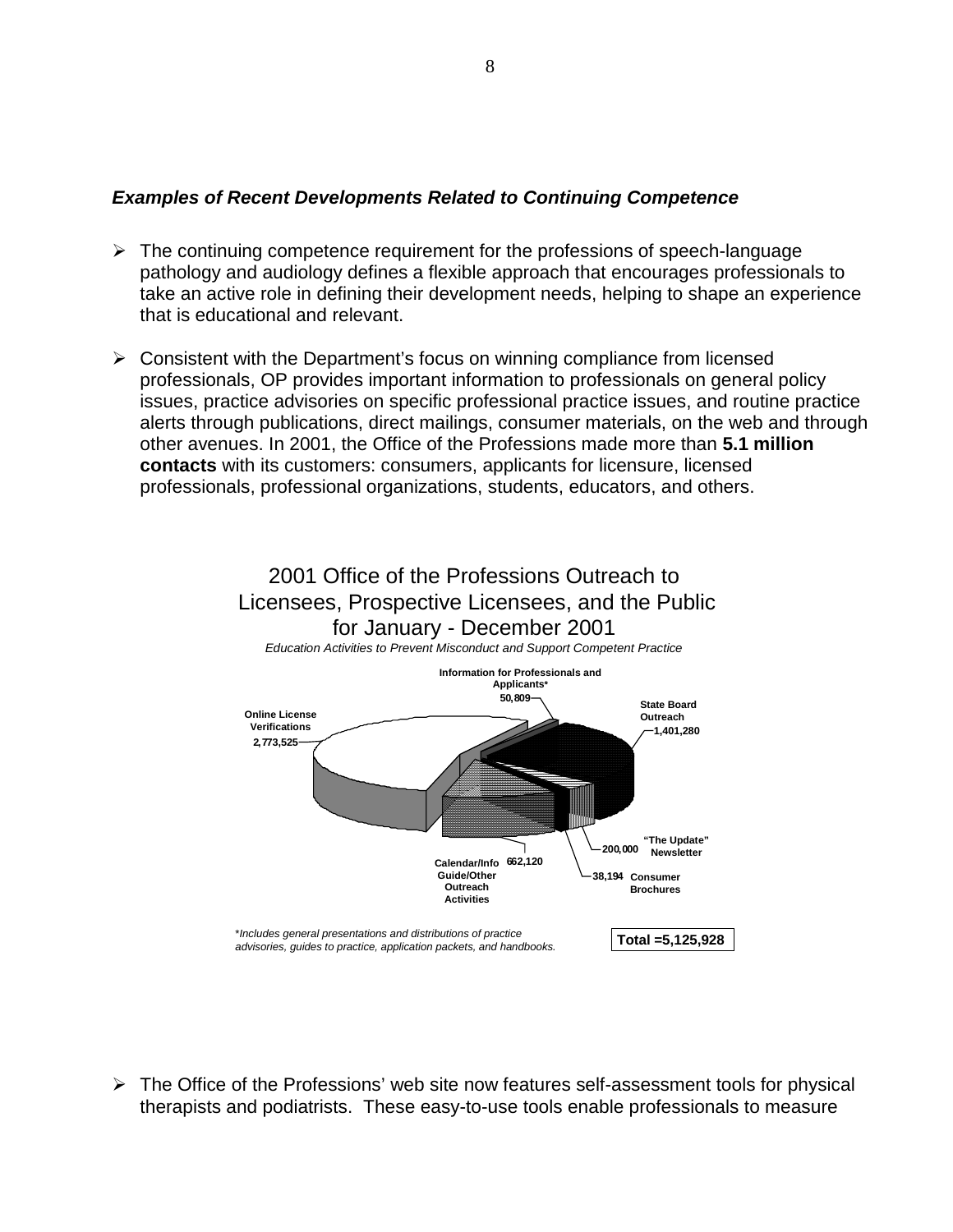their general working knowledge of Education Law and profession-specific practice requirements. By reinforcing basic professional guidelines, the test helps physical therapists and podiatrists avoid actions that could harm clients or lead to professional misconduct charges. Several other Boards are adapting similar tools for the web.

 $\triangleright$  A consistent process was instituted within the Office of the Professions for auditing mandatory continuing education (MCE) compliance of licensees for all professions with MCE requirements. In the first comprehensive sample, less than three percent of licensees were found to be out of compliance. These individuals were referred to the Office of Professional Discipline for possible disciplinary action.

# **Cross-Jurisdictional Practice**

 state lines, scopes of practice for many professions differ from state to state. Accordingly, All aspects of the licensure process in New York State are designed with one primary purpose – public protection. Licensure standards in New York are established by statute and regulation and based on the defined scope of practice of specific professions and the need for public protection. While the practice of some professions is similar across licensure requirements may differ considerably across the various jurisdictions. Due to technological advancements, the Internet, and a global economy, practitioners can now cross many traditional geographical practice boundaries. With the exception of limited consulting arrangements and specific provisions for physicians living near the State border, all individuals who practice any of the professions in New York State must be licensed in New York – including those who practice via technology. We continue to seek ways of facilitating licensure in New York State while ensuring that New York's standards are upheld.

## *Examples of Recent Developments Related to Cross-Jurisdictional Practice*

- $\triangleright$  To facilitate the licensure of out-of-state practitioners, the Office of the Professions is finalizing the process for accepting information electronically from the National Council of Examiners for Engineering and Surveying Record. Electronic transmission will expedite licensure by endorsement for qualified engineering and land surveying applicants. Endorsement is the granting of a New York State license based upon licensure in another jurisdiction.
- $\triangleright$  The Office of the Professions is continuously reviewing possibilities for authorizing licensees from other states to practice in this State temporarily while providing essential professional services at specific events like athletic competitions or teaching venues.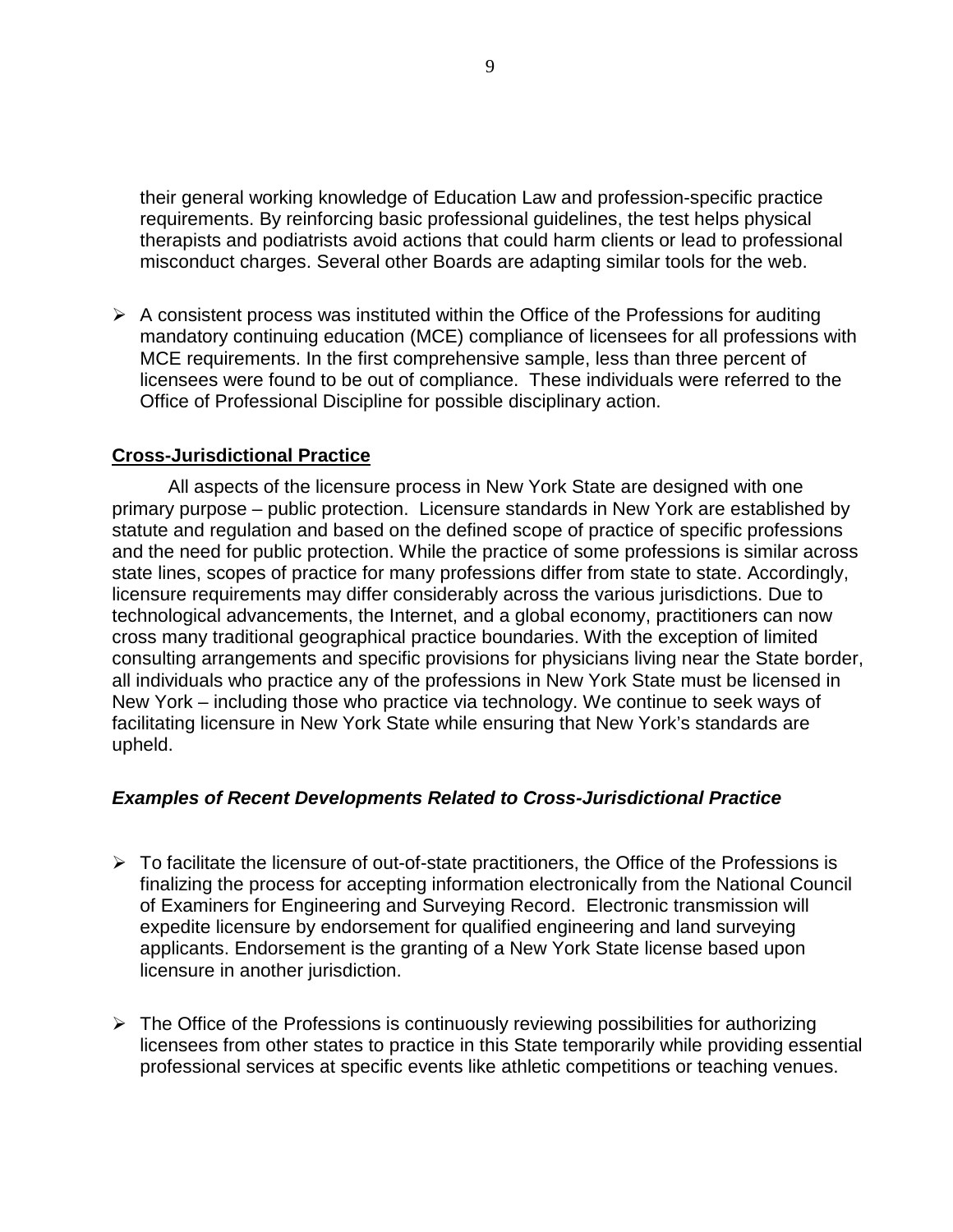$\triangleright$  A clarifying memorandum on telepractice was sent to licensed physicians and other interested parties emphasizing that professional practice in New York State requires licensure and registration. The memo is available for easy reference on the OP web site.

#### **Rising Consumer Demands**

Customers have higher expectations than ever for *what* services are offered and *how* they are made available. In exploring and then implementing technology-related enhancements – from web-based services to a state-of-the-art telephone system – technology can provide new or improved opportunities to serve customers. As a result, the Office of the Professions continuously assesses and enhances its customer service tools and features.

Technology is not the only route to meeting customer demands. In re-configuring the steps within the professional discipline process, the Department established a new "Calendar Call" system. A Calendar Call hearing is a preliminary step in the formal hearing process that addresses procedural and legal issues before a three-member panel of State professional Board members is required. This process relieves long-standing concerns of internal customers (State board members, staff) while also yielding benefits for external customers (professionals, consumers).

#### *Examples of Recent Developments Related to Rising Consumer Demands*

 $\triangleright$  The cumulative total number of license verifications completed on the OP web site surpassed 9.4 million; users performed more than 716,118 verifications from January -



\*Includes pharmacies and other professional entities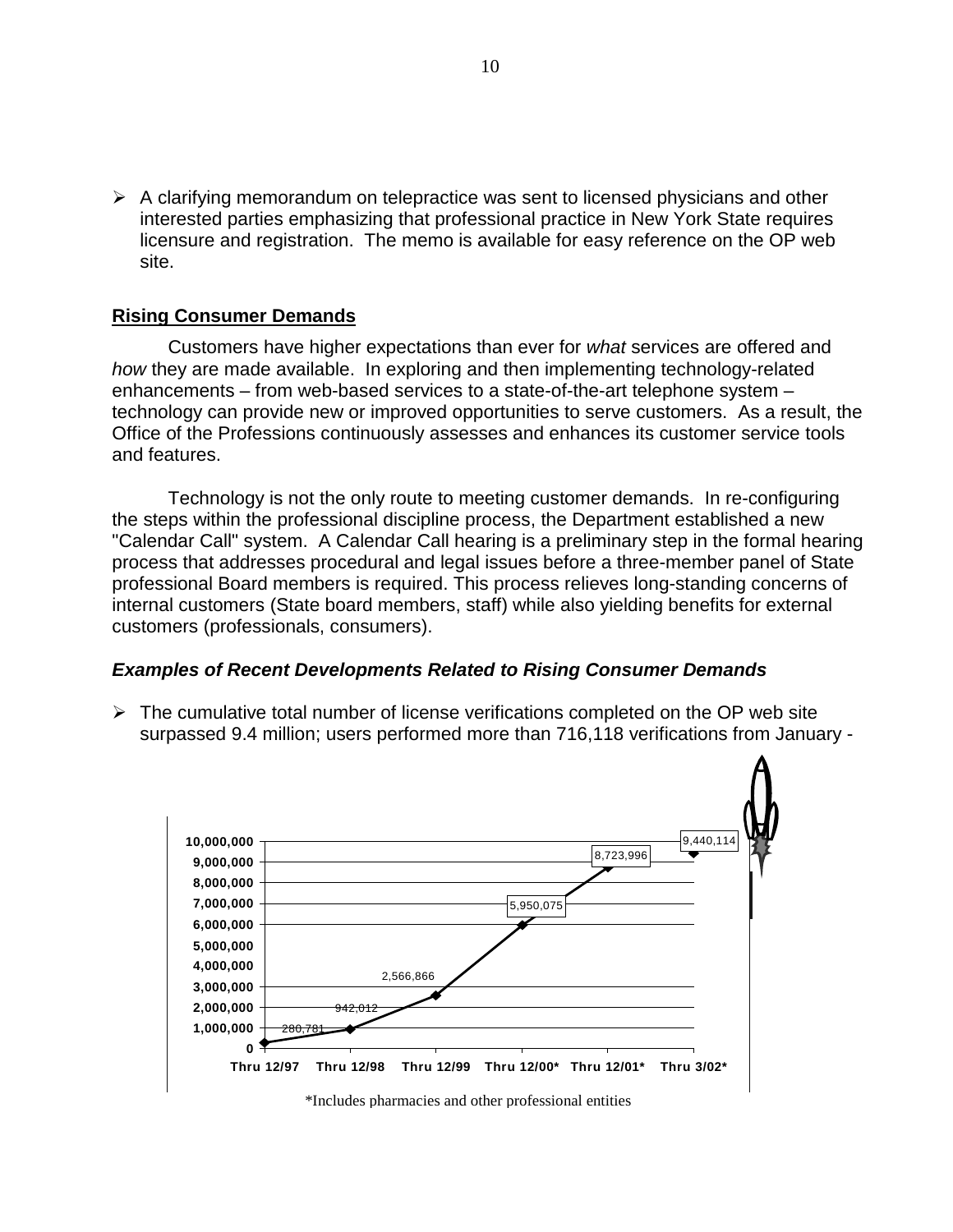March 2002, or an average of 238,706 per month. The availability of this service helps to ensure that only licensed, accountable professionals are engaged to perform vital health, design and other services.

‹ Staff in the Office of the Professions **assisted more than 670,000 callers** to Albany work units in 2001. An enhanced telephone system quickly routed customers to the information and services they needed, offered self-service features such as voice mail and prerecorded information, provided comprehensive call-management data, and **eliminated busy signals**. Close to 103,000 customers served themselves through automated options (requested materials, listened to recorded information, used "fax backs," etc.). Customer Service representatives fielded 238,758 calls in 2001 – nearly twice as many as they had handled in 1999.



Professions' Customer Service Unit Handles More Calls with Enhanced Phone System

- $\triangleright$  Based upon a sample drawn from six professions, more than 92 percent of new licensees agreed that they received good service from the Office of the Professions. Likewise, 97 percent of State professional board members agreed that their interactions with the Office were very satisfactory in 2001.
- a document imaging system. E-mail or Internet forms are directly imported into the  $\triangleright$  To meet the demands of participants, other agencies, and internal customers, the Professional Assistance Program (PAP) has improved response times by implementing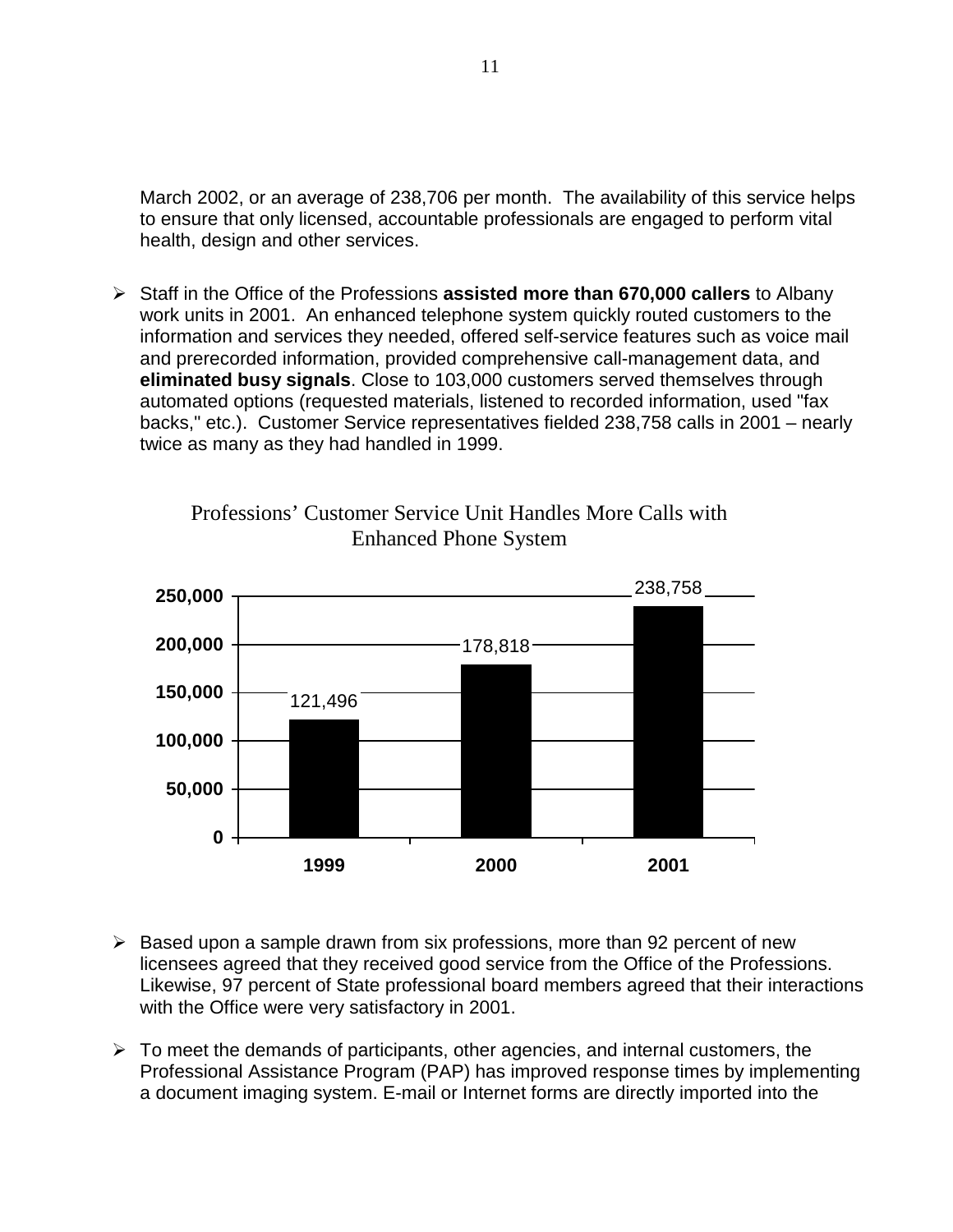computer file. The PAP section of the OP web site is being expanded to allow secure completion of PAP monitoring forms, which will also be imported into the imaging database. All imaged documents are linked to individual case files and are immediately available to the licensee's case manager. Advantages include:

- † reducing the risk of lost documents
- † centralizing all program activities
- † eliminating paper files and storage space needs
- † eliminating customer service delays by having all information readily available

### **Technology and Telepractice**

 faster growth in the technologies that support professional practice. Telepractice - the The emerging issues in professional regulation are evolving quickly but there is even provision of services over geographical distances through telecommunications - is one product of the technology boom. Telepractice can expand consumers' access to the services they need which may not be available locally. The challenge, however, is to have an approach that allows society to reap the benefits of telepractice while ensuring safe practice and accountability.

 professions. The Department's job must be to encourage appropriate use of technology Several modes of technology are being used in professional practice to improve the quality of services provided, save time and reduce costs. For example, many health care practitioners use Personal Digital Assistants (PDAs) to track staff schedules and patient status in hospitals, nursing homes, and community-based organizations. Computer-aided drafting and the electronic transmission of documents are widely used in the design while ensuring that safe professional services continue to be provided.

## *Examples of Recent Developments Related to Technology and Telepractice*

- ‹ A special issue of *The Update* newsletter featured detailed information on telepractice and a description of its implications for licensure, benefits, challenges, and next steps. The article and the December 1999 report to the Board of Regents on telepractice are easily accessible on the Office of the Professions web site.
- $\triangleright$  Licensing examinations in 19 professions are offered to prospective licensees electronically via computer; almost 63 percent of 30,000+ applicants each year take computerized licensing examinations. Benefits of electronic examination administration include frequent test administrations, convenient test sites, immediate test results, and increased test security.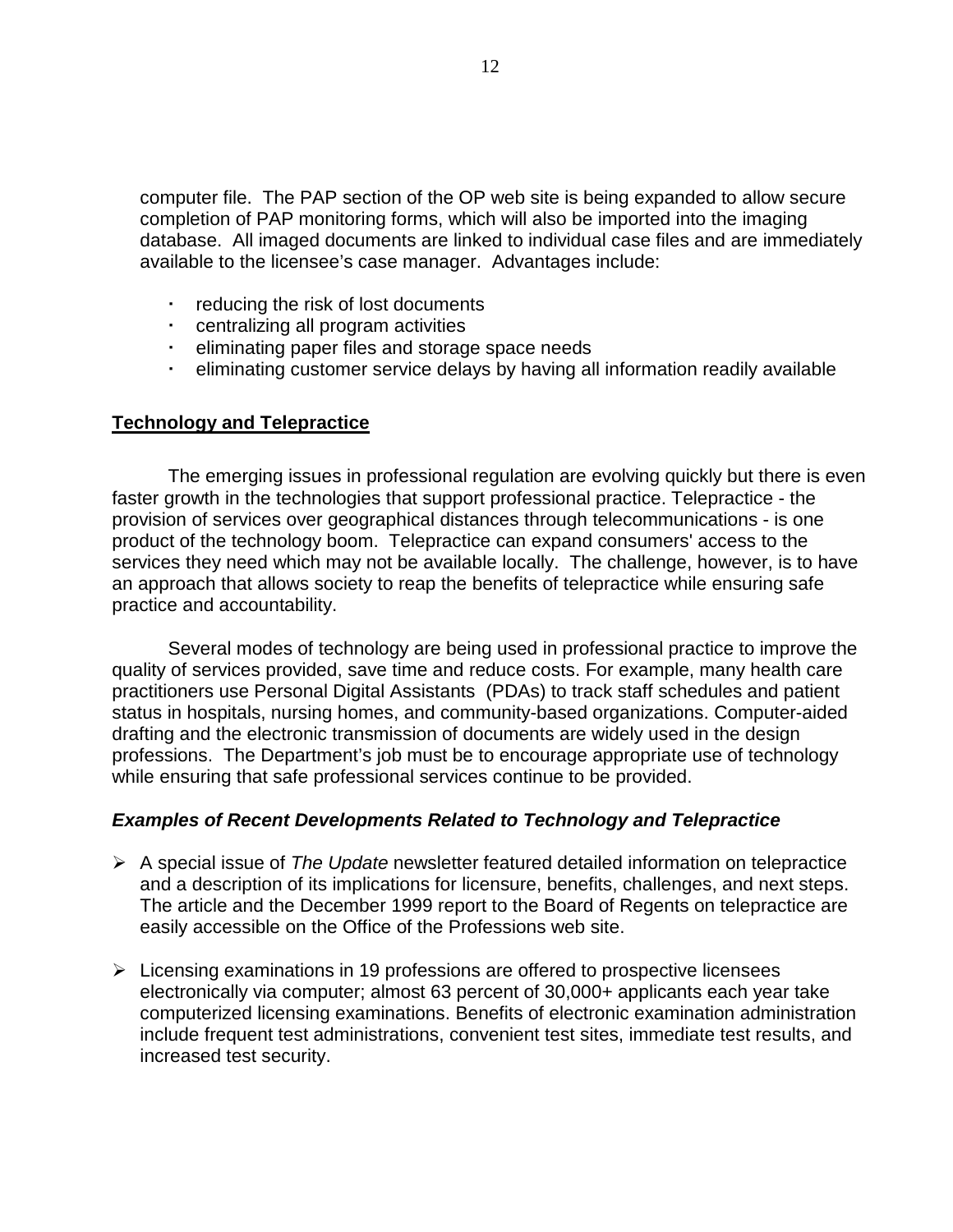telemedicine, highlighting the need to maintain high standards of licensure in New York State. The testimony emphasized that services provided through technology must be  $\triangleright$  Office of the Professions staff members testified at an Assembly public hearing on delivered by qualified, competent practitioners.

#### **Professional Workforce Shortages**

Predicted professional workforce shortages are drawing the attention of regulators, professionals, legislators, educators, administrators, and employers. Around the country and around the world, there are impending shortages - particularly within health care. The Board of Regents and the State Education Department have begun addressing shortages with an emphasis on the nursing profession, the largest of the licensed professions in New York State and the one with the most serious shortage predicted.

 will truly require a concerted team effort by *all* stakeholders. The issue is too complex and All agree that a shortage will impact the quality of nursing care specifically and the quality and safety of the health care system in general. Addressing the nursing shortage far-reaching for any one agency or organization to solve. Solutions proposed by the Regents Blue Ribbon Task Force on the Future of Nursing will contribute to the State's efforts to avoid a health care crisis.

The demographic shifts that are contributing to the nursing shortage portend shortages in other professions regulated by the Board of Regents. Investment in measuring the nursing shortage and formulating solutions will help to address supply-and-demand imbalances in all professions. These investments, including the use of research capability within the Department, can be applied to survey licensed professionals and collaborate with government and private agencies to project future need and supply to avoid future crises.

#### *Examples of Recent Developments Related to Professional Workforce Shortages*

- $\triangleright$  Extensive work is under way to implement the recommendations of the Regents Blue Ribbon Task Force on the Future of Nursing. Examples include:
	- a comprehensive survey of registered nurses in New York State
	- $\cdot$  a clearinghouse to identify best practices for addressing the nursing shortage
	- identifying scope of practice issues to be clarified in light of workforce shortages
	- † engaging the field in discussions on patient abandonment and creating specific guidelines
	- † widely sharing the Regents Task Force on Nursing report and engaging stakeholders and grass roots organizations via the Internet, mailings to policymakers, live presentations, etc.
	- † developing practice guidelines to address new challenges and opportunities